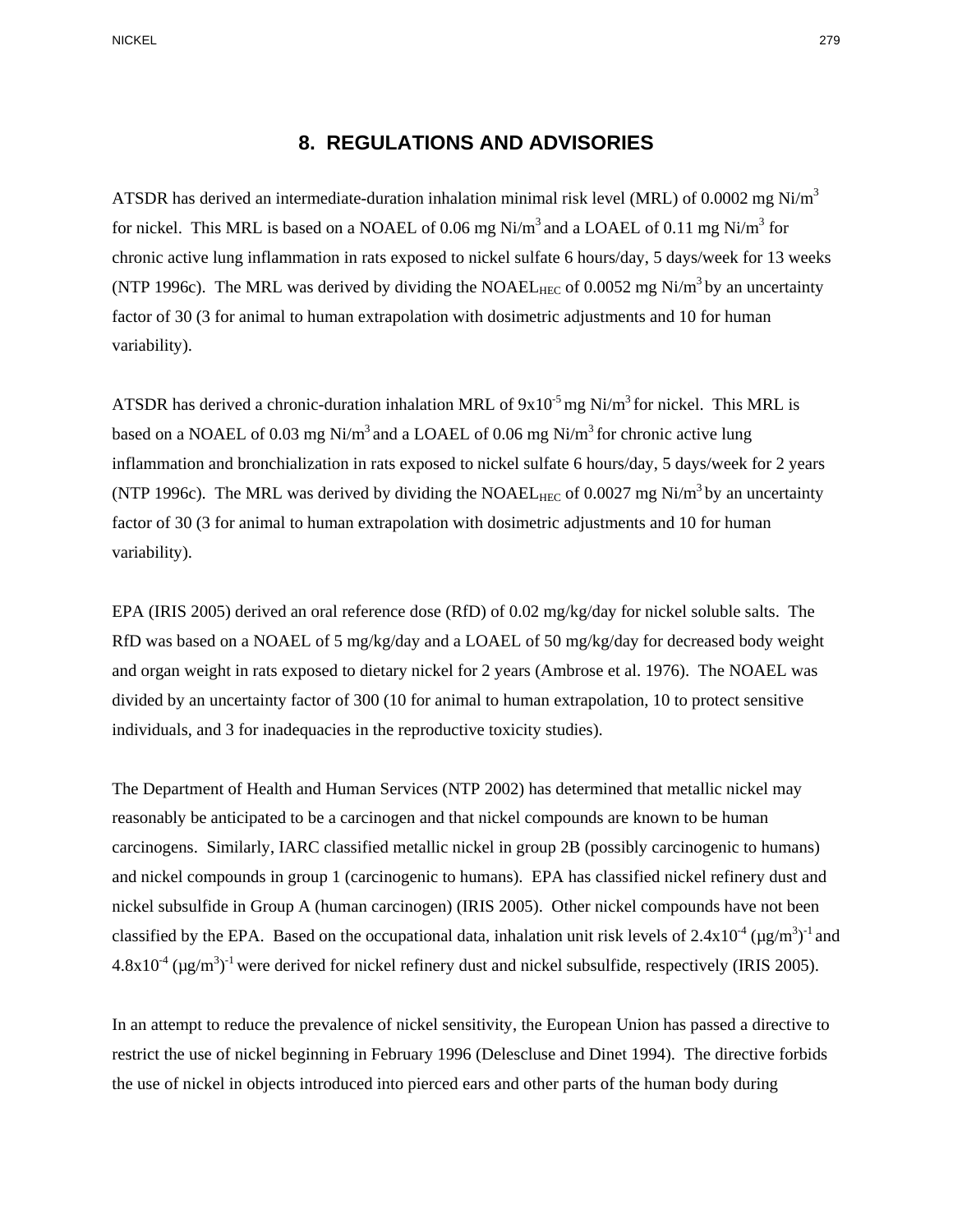epithelialization of the wound. It forbids the use of nickel in products placed in direct and prolonged contact with the skin (e.g., earrings, watches, clothing accessories). The use of nickel is also forbidden in accessories that are plated with another metal, except if the plating is strong enough to restrict liberation of nickel to <0.5  $\mu$ g/cm<sup>2</sup>/week during a normal use of 2 years.

International, national, and state guidelines and regulations regarding exposure to nickel and its compounds are summarized in Table 8-1.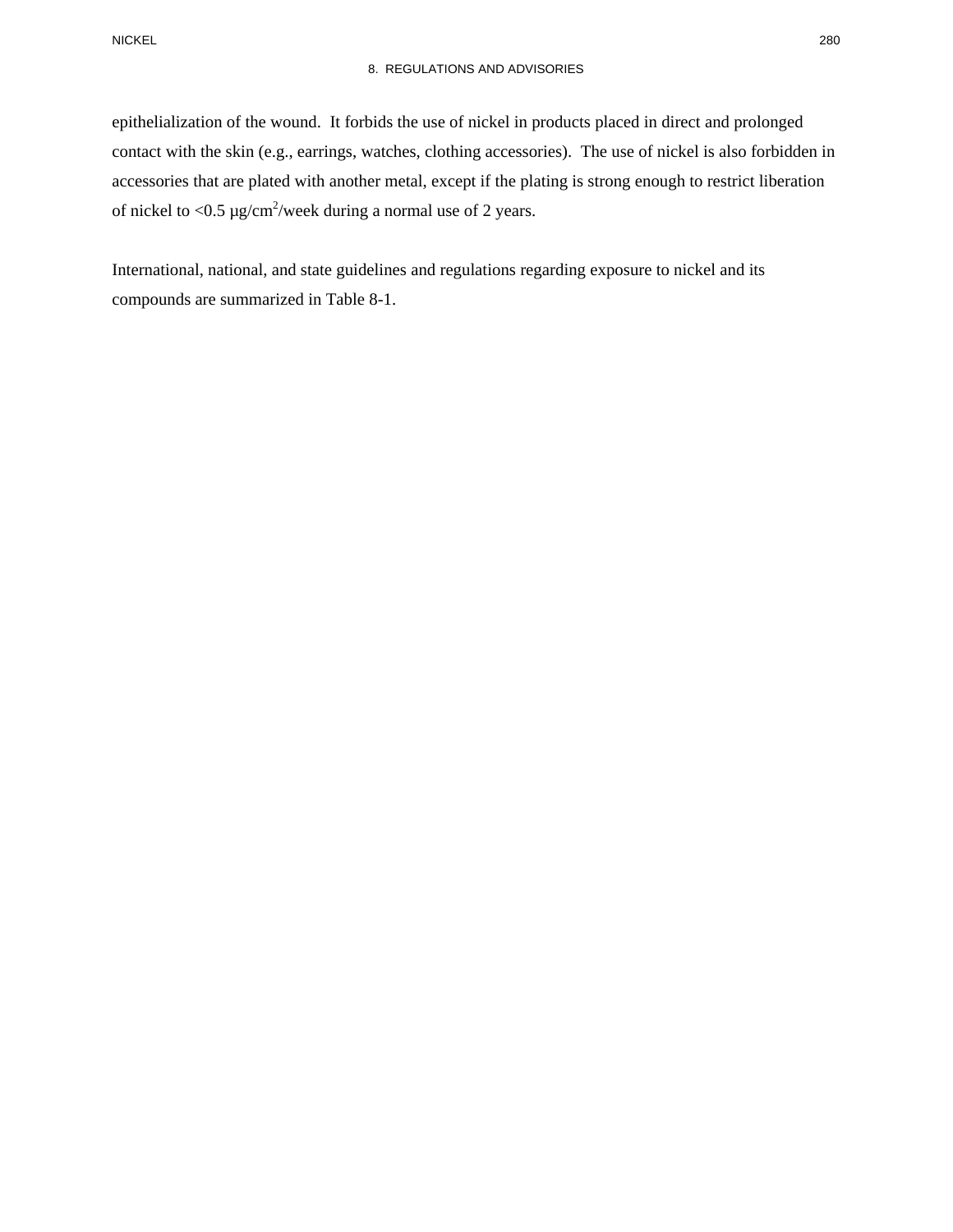| Agency                             | Description                                                                                                                                       | Information                                                       | Reference                                                              |
|------------------------------------|---------------------------------------------------------------------------------------------------------------------------------------------------|-------------------------------------------------------------------|------------------------------------------------------------------------|
| <b>INTERNATIONAL</b>               |                                                                                                                                                   |                                                                   |                                                                        |
| Guidelines:                        |                                                                                                                                                   |                                                                   |                                                                        |
| <b>IARC</b>                        | Carcinogenicity classification<br>Nickel compounds<br>Nickel, metallic                                                                            | Group 1 <sup>ª</sup><br>Group 2B <sup>b</sup>                     | <b>IARC 1990</b>                                                       |
| <b>WHO</b>                         | Air quality guideline<br>Nickel unit risk                                                                                                         | $3.8x10^{-5}$ (µg/m <sup>3</sup> ) <sup>-1</sup>                  | <b>WHO 2000</b>                                                        |
|                                    | Drinking water guideline<br>Nickel                                                                                                                | $0.02$ mg/L                                                       | <b>WHO 1998</b>                                                        |
| <b>NATIONAL</b>                    |                                                                                                                                                   |                                                                   |                                                                        |
| <b>Regulations and Guidelines:</b> |                                                                                                                                                   |                                                                   |                                                                        |
| a. Air:                            |                                                                                                                                                   |                                                                   |                                                                        |
| <b>ACGIH</b>                       | TLV (8-hour TWA)<br>Nickel, elemental (as Ni)<br>Nickel, soluble inorganic<br>compounds                                                           | 1.5 mg/m <sup>3</sup><br>0.1 mg/m <sup>3</sup>                    | <b>ACGIH 2003</b>                                                      |
|                                    | Nickel, insoluble inorganic<br>compounds                                                                                                          | 0.2 mg/m <sup>3</sup>                                             |                                                                        |
|                                    | Nickel subsulfide (as Ni)<br>Nickel carbonyl (as Ni)                                                                                              | 0.1 mg/m <sup>3</sup><br>$0.05$ ppm                               |                                                                        |
| <b>NIOSH</b>                       | REL (10-hour TWA)<br>Nickel <sup>c</sup><br><b>IDLH</b><br>Nickel carbonyl <sup>c</sup><br><b>IDLH</b>                                            | $0.015$ mg/m <sup>3</sup><br>10 mg/m<br>0.001 ppm<br>2 ppm        | NIOSH 2003a,<br>2003b                                                  |
| <b>OSHA</b>                        | PEL (8-hour TWA) for general industry<br>Nickel, metal and insoluble<br>compounds (as Ni)<br>Nickel, soluble compounds (as Ni)<br>Nickel carbonyl | 1.0 mg/m <sup>3</sup><br>1.0 mg/ $m^3$<br>0.007 mg/m <sup>3</sup> | <b>OSHA 2003a</b><br>29 CFR 1910.1000,<br>Table Z-1                    |
| <b>OSHA</b>                        | PEL (8-hour TWA) for construction<br>industry<br>Nickel, metal and insoluble<br>compounds (as Ni)<br>Nickel, soluble compounds (as Ni)            | 1.0 mg/m <sup>3</sup><br>1.0 mg/ $m^3$                            | <b>OSHA 2003e</b><br>29 CFR 1926.55                                    |
|                                    | Nickel carbonyl<br>PEL (8-hour TWA) for shipyard industry<br>Nickel, metal and insoluble                                                          | $0.007$ mg/m <sup>3</sup><br>1.0 mg/m $^{3}$                      | <b>OSHA 2003d</b><br>29 CFR 1915.1000                                  |
|                                    | compounds (as Ni)<br>Nickel, soluble compounds (as Ni)<br>Nickel carbonyl                                                                         | 1.0 mg/m <sup>3</sup><br>$0.007$ mg/m <sup>3</sup>                |                                                                        |
|                                    | Highly hazardous chemicals, toxics,<br>and reactives<br>Nickel carbonyl<br>Threshold quantity                                                     | 150 pounds                                                        | OSHA 2003b, 2003f<br>29 CFR 1926.64,<br>29 CFR 1910.119,<br>Appendix A |

## **Table 8-1. Regulations and Guidelines Applicable to Nickel and Nickel Compounds**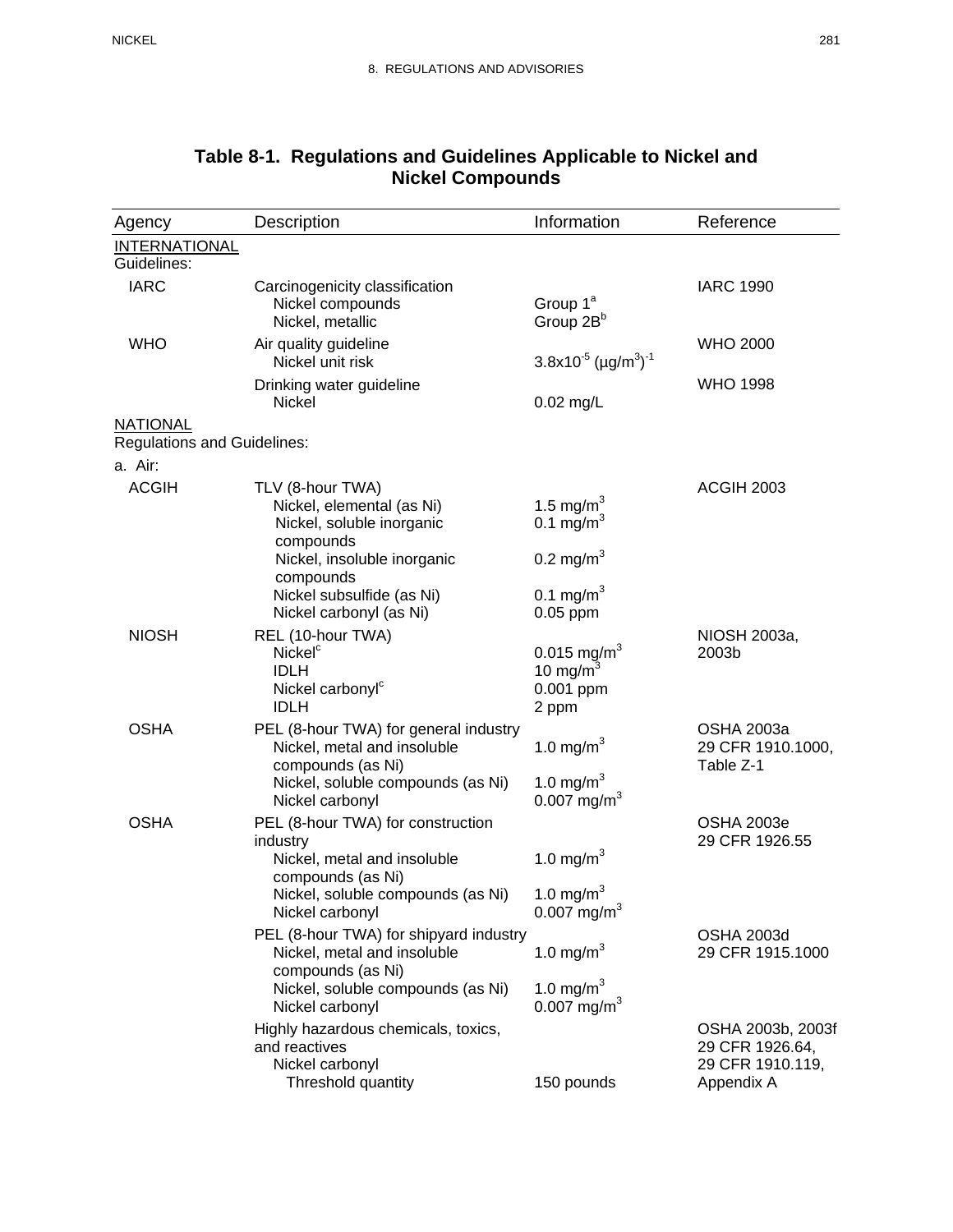| Agency           | Description                                                                                                                                                                    | Information                                           | Reference                                                   |
|------------------|--------------------------------------------------------------------------------------------------------------------------------------------------------------------------------|-------------------------------------------------------|-------------------------------------------------------------|
| NATIONAL (cont.) |                                                                                                                                                                                |                                                       |                                                             |
| b. Water         |                                                                                                                                                                                |                                                       |                                                             |
| <b>EPA</b>       | Drinking water health advisories<br>1-day (10-kg child)<br>10-day (10-kg child)<br>DWEL <sup>9</sup><br>Lifetime <sup>h</sup>                                                  | 1.0 $mg/L$<br>1.0 $mg/L$<br>$0.7$ mg/L<br>$0.1$ mg/L  | EPA 2002a                                                   |
| c. Food          |                                                                                                                                                                                |                                                       |                                                             |
| <b>FDA</b>       | Bottled drinking water<br>Nickel<br>Generally recognized as safe as a<br>direct human food ingredient with no<br>limitation other than current good<br>manufacturing practices | $0.1$ mg/L<br><b>Nickel</b>                           | FDA 2003a<br>21 CFR 165.110<br>FDA 2003b<br>21 CFR 184.1537 |
|                  | Indirect food additives; components of<br>paper and paperboard                                                                                                                 | Nickel                                                | FDA 2003c<br>21 CFR<br>176.180(b)(2)                        |
| d. Other         |                                                                                                                                                                                |                                                       |                                                             |
| <b>ACGIH</b>     | Carcinogenicity classification<br>Nickel subsulfide                                                                                                                            | $A1^{\dagger}$                                        | ACGIH 2003                                                  |
| <b>EPA</b>       | Carcinogenicity classification<br>Nickel<br>Nickel refinery dust<br>Nickel carbonyl<br>Nickel subsulfide                                                                       | Not evaluated<br>$A^{j}$<br>$B2^k$<br>$A^j$           | <b>IRIS 2005</b>                                            |
| <b>EPA</b>       | <b>RfC</b><br>Nickel<br>Nickel refinery dust<br>Nickel carbonyl<br>Nickel subsulfide                                                                                           | No data<br>No data<br>No data<br>No data              | <b>IRIS 2005</b>                                            |
|                  | <b>RfD</b><br><b>Nickel</b><br>Nickel refinery dust<br>Nickel carbonyl<br>Nickel subsulfide                                                                                    | 0.02 mg/kg/day<br>No data<br>No data<br>No data       | <b>IRIS 2005</b>                                            |
| <b>NTP</b>       | Carcinogenicity<br>Nickel, metallic                                                                                                                                            | Reasonably<br>anticipated to be a<br>human carcinogen | <b>NTP 2002</b>                                             |
|                  | Carcinogenicity<br>Nickel compounds                                                                                                                                            | Known human<br>carcinogens                            | <b>NTP 2002</b>                                             |
| <b>STATE</b>     |                                                                                                                                                                                |                                                       |                                                             |
| a. Air           | No data                                                                                                                                                                        |                                                       |                                                             |
| b. Water         |                                                                                                                                                                                |                                                       |                                                             |
| Arizona          | Drinking water guideline<br>Nickel, elemental                                                                                                                                  | 150 µg/L                                              | <b>HSDB 2003</b>                                            |

## **Table 8-1. Regulations and Guidelines Applicable to Nickel and Nickel Compounds**